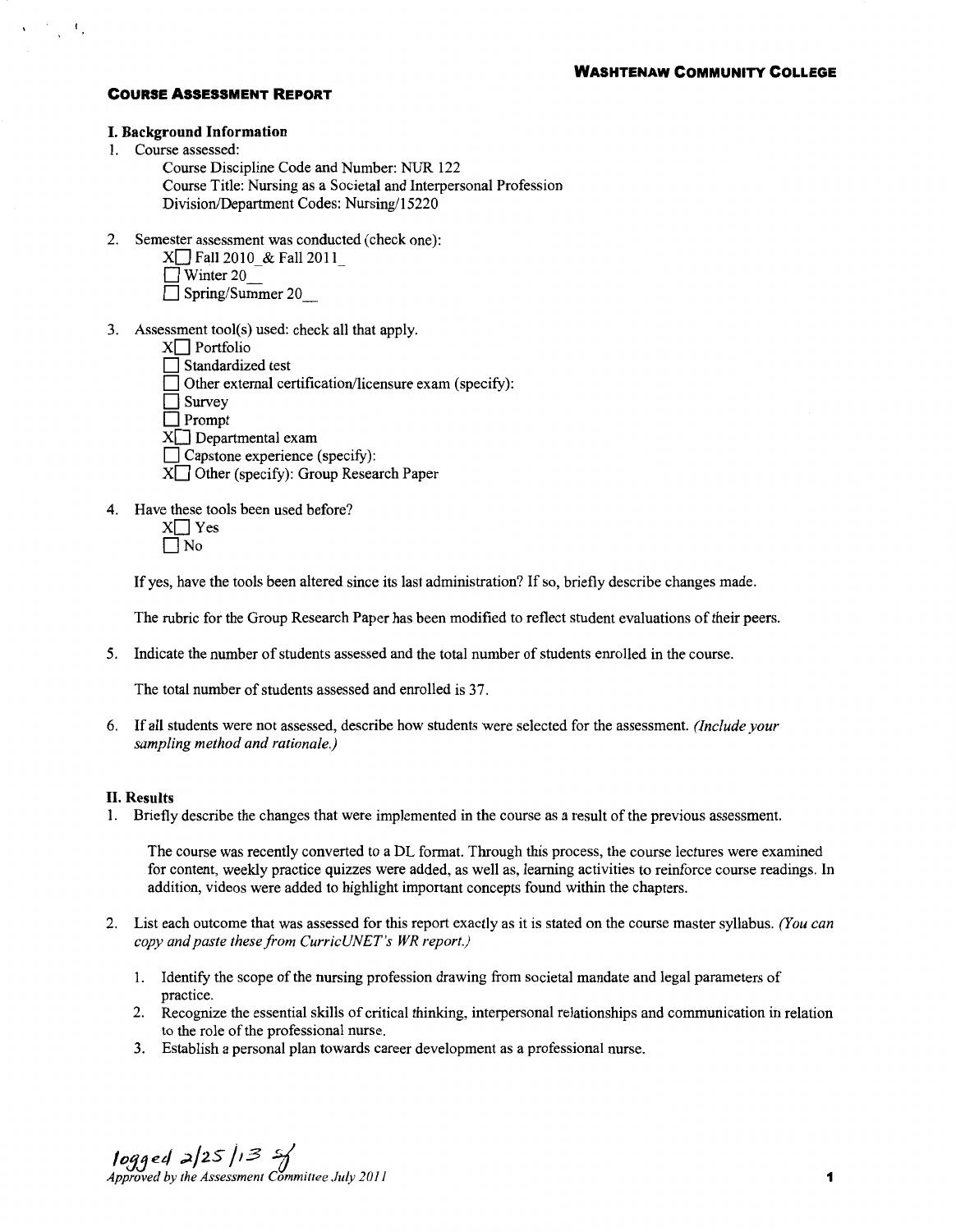3. For each outcome that was assessed, indicate the standard of success exactly as it is stated on the course master syllabus. *(You can copy and paste these from CurricUNET's WR report.)* 

1.

## Assessment I

- Assessment Tool: Department exams, Group Project, Portfolio
- Assessment Date: Spring/Summer 2011

Assessment Cycle: Annually

- Course section(s)/other population: all- only one section is offered each fall semester.
- Number students to be assessed: 31
- How the assessment will be scored: Departmentally-developed rubric for two (2) unit exams, group project and portfolio
- Standard of success to be used for this assessment: 90 percent of all students will achieve an overall percentage of 88 or higher in these three (3) course requirements.
- Who will score and analyze the data: Course Coordinator

## Assessment 1

Assessment Tool: Departmental exams, Group Project, Portfolio Assessment Date: Spring/Summer 2011 Assessment Cycle: Annually Course section(s)/other population: Section 01 - only one section offered every fall semester Number students to be assessed: 31 (16 from APNURE; 15 from APNURT) How the assessment will be scored: Departmentally-developed rubric for unit exams, group project and portfolio Standard of success to be used for this assessment: 90 percent of students will achieve an overall percentage of 88 or higher in these three (3) areas.

Who will score and analyze the data: Course coordinator

# Assessment 1

Assessment Tool: Departmental exams, Group Project, Portfolio Assessment Date: Spring/Summer 2011

Assessment Cycle: Annually

**Course section(s)/other population:** Section  $01$  - only one section is offered in the fall semester

Number students to be assessed: 31 (16 from APNURE; 15 from APNURT)

How the assessment will be scored: Departmentally-developed rubric for unit exams, group project and portfolio.

Standard of success to be used for this assessment: 90 percent of students will achieve an overall percentage of 88 or higher in these three (3) areas.

Who will score and analyze the data: Course Coordinator

- 4. Briefly describe assessment results based on data collected during the course assessment. Indicate the extent to which students are achieving each of the learning outcomes listed above and state whether the standard of success was met for each outcome. *In a separate document, include a summary of the data collected and any rubrics or scoring guides used for the assessment.* 
	- 1. The standard of success to be used for this assessment: 90% of all students will achieve an overall percentage of 88 or higher on the midterm and final exams. Eighty-eight percent of the students earned 88% or higher on the midterm exam; Ninety-one point sixty-six percent of students earned 88% or higher on the final exam.
	- 2. The standard of success to be used for this assessment: 90% of all students will achieve an overall percentage of 88 or higher on the Group Research Paper. Eighty-eight point eighty-eight percent of the students earned 88% or higher on the Group Research Paper.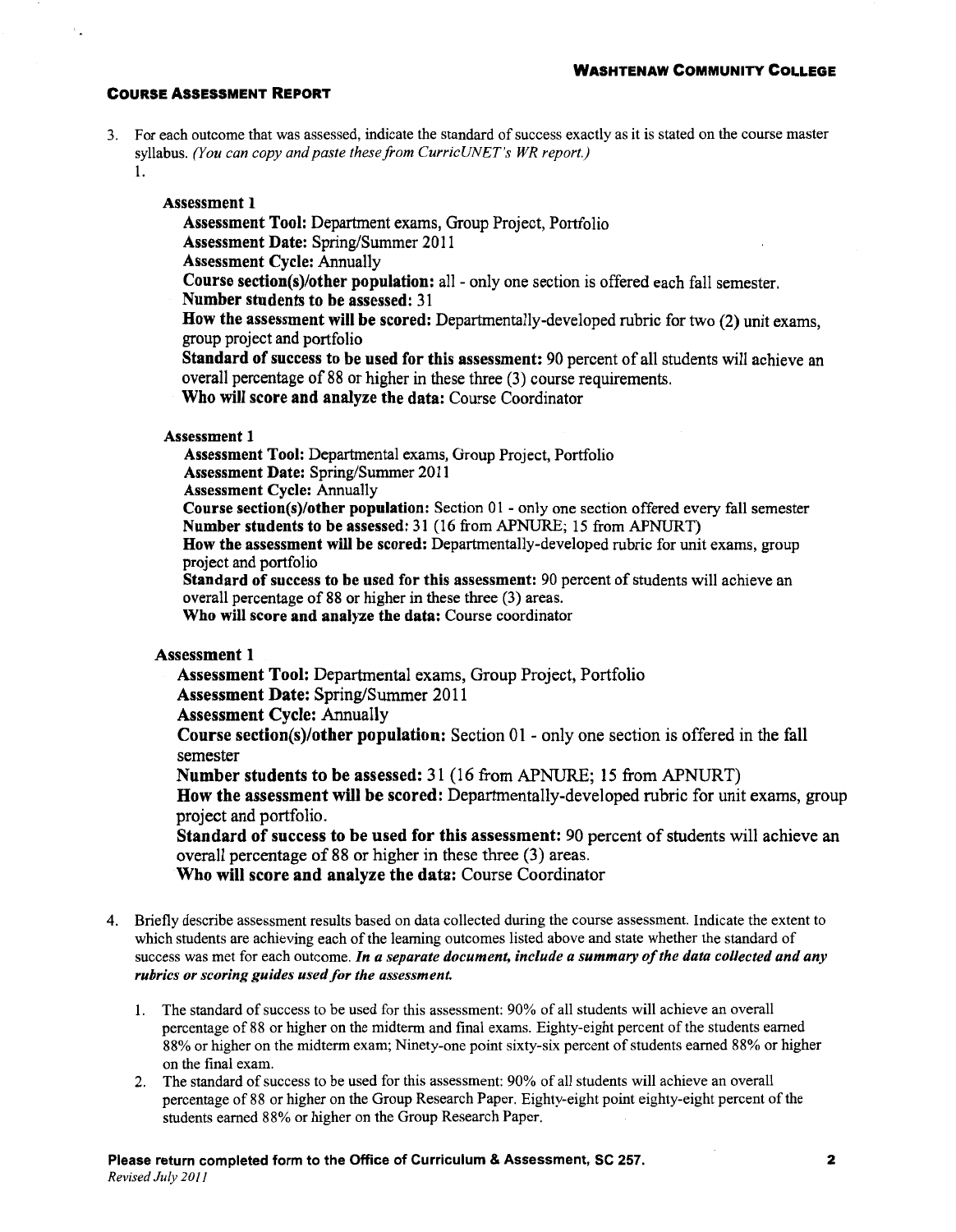- 3. The standard of success to be used for this assessment: 90% of all students will achieve an overall percentage of 88 or higher on the Portfolio. Eighty-six and eleven percent of students earned 88% or higher on the Portfolio.
- 5. Describe the areas of strength and weakness in students' achievement of the learning outcomes shown in the assessment results. *(This should be an interpretation of the assessment results described above and a thoughtful analysis of student performance.)*

Strengths: Outcome #1: 81% of all students achieved an overall percentage of 88 or higher on the midterm exam; and 91.66% of all students achieved an overall percentage of 88 or higher on the final exam. The students did improve their scores on the final exam. NUR 122 is an entry level course and the transfer students' first exposure to NCLEX style questions. They did have an opportunity to complete several practice quizzes to become more familiar with this style of questioning prior to the midterm exam.

Outcome #2: 88.88% of all students achieved an overall percentage of 88 or higher on the Group Research Paper. Students utilized appropriate evidence based articles that were relevant to their assigned topics. Overall, they were able to integrate nursing interventions that would help to aid in the solution to the identified health dilemma. Students learned to work collaboratively and complete an assigned project.

Outcome#3: 86.11% of all students achieved an overall percentage of 88 or higher on the Portfolio. Overall, students were able to construct a Portfolio with a professional appearance. They utilized evidence based articles that highlighted their areas of interest within the field of nursing. They were able to identify three areas of interest and provide a description of each. The students are able to include their CNA certification, which demonstrates their commitment to the nursing profession and highlights their skill base.

Weaknesses: Outcome #1: Students scored lower overall on the midterm exam than the final exam. They have less exposure to NCLEX style questions prior to this exam.

Outcome #2: Students consistently lose points for APA format which is defined on the assignment's rubric. Students are required to complete a quiz that highlights the important aspects of APA format and they are instructed to use this as a guide while writing their papers.

Outcome #3: Again, students consistently lost points for APA format.

## **III. Changes influenced by assessment results**

1. If weaknesses were found (see above) or students did not meet expectations, describe the action that will be taken to address these weaknesses. *(If students met all expectations, describe your plan for continuous improvement.)* 

Outcome #1: Weekly (ungraded) practice quizzes were added to the course. The graded unit quizzes were also left in the course but the weekly quizzes allowed for additional exposure to NCLEX styled questions. In addition, weekly activities were added to enhance the students understanding of the material (matching, crosswords, fill in the blanks, etc.).

Outcome #2: I worked with a WCC professional librarian to construct a webpage for students that highlights the important aspects of APA format for the assigned Group Research Paper. A video was created that walks through the basic parts of the format and provides the students with additional links to help find additional information. I have also met with faculty at EMU (our transferring intuition) to confirm this area of weakness and I am working on coordinating efforts for student success. I have also met with an English faculty member at WCC to discuss APA content that is taught in English Department at WCC.

Outcome #3: Same as above

2. Identity intended changes that will be instituted based on results of this assessment activity (check all that apply). Please describe changes and give rationale for change.

a.  $X\Box$  Outcomes/Assessments on the Master Syllabus Change/rationale: No new changes initiated

 $b. \Box$  Objectives/Evaluation on the Master Syllabus